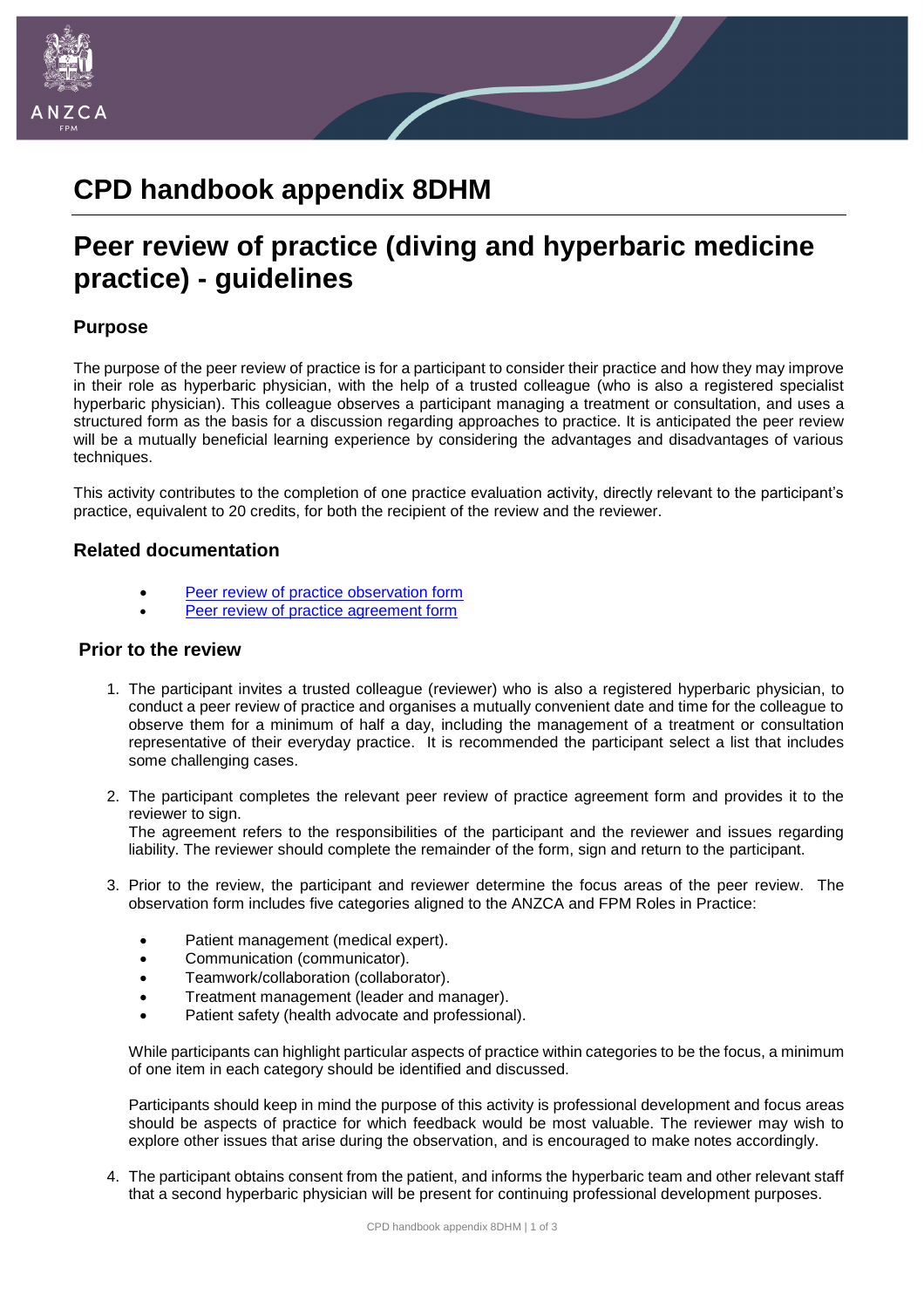## **The review and feedback**

 $A N 7 C A$ 

5. The reviewer uses the observation form to document examples of the participant's practice. It is recommended an electronic version be used, as the cells on the form are expandable to incorporate detailed notes.

This activity is not an assessment and therefore does not include a scale to make a judgement on the participant's performance. Each item should be viewed as a prompt for the reviewer to initiate a conversation with the participant about each aspect of practice and their underlying reasoning for the method they have chosen to adopt.

The reviewer may volunteer examples from their own practice and engage the participant in a discussion of the advantages and disadvantages of each. A discussion of the management of unexpected events or emergencies that may occur in relation to the cases observed, and what the participant may have done in the event of alternate scenarios, may also be useful.

- 6. During the observation the role of the reviewer is only to observe the participant. They should not intervene, unless requested to do so or in the interest of patient safety.
- 7. Immediately after the consultation / treatment has finished, the reviewer should take some time to consider their notes on the form and how they will approach the discussion with the participant. The discussion should occur on the same day as the observation period, ideally within an hour of the completion of the review. The participant and reviewer should meet in a private office or room for a minimum of 20-30 minutes.
- 8. It is suggested that, as a starting point, the reviewer concentrate on positive aspects of the Participant's practice. The Participant could be asked what they thought they did well and any aspects of practice they would improve if they were in the same situation again.

The reviewer should then initiate discussion on other aspects of practice according to notes made on the form. The reviewer may find it helpful to start the discussion with an observed behaviour and then a comment or question to lead the exchange.

The following are **examples** of statements and questions that could be used to facilitate discussion:

"I noticed that you *<insert discussion point here*>. I wondered what your reasons were for choosing this approach."

"The team *<insert statement re communication/collaboration>*. *<Insert statement re elaborating on how this changes when working with different teams>*."

"With the last patient I could see that *<insert specifics>*. How would you have managed *<insert alternate scenario>*?"

The ANZCA and FPM Roles in Practice section of the curriculum provides practical guidance on competencies within the various roles of the anaesthetist – medical expert, communicator, collaborator, leader and manager, health advocate and professional. The scholar role is not directly reviewed during this activity. An extract of this section of the curriculum is provided on the College website. The reviewer may find it useful as a reference to refresh on the scope of each role and to give more specific feedback.